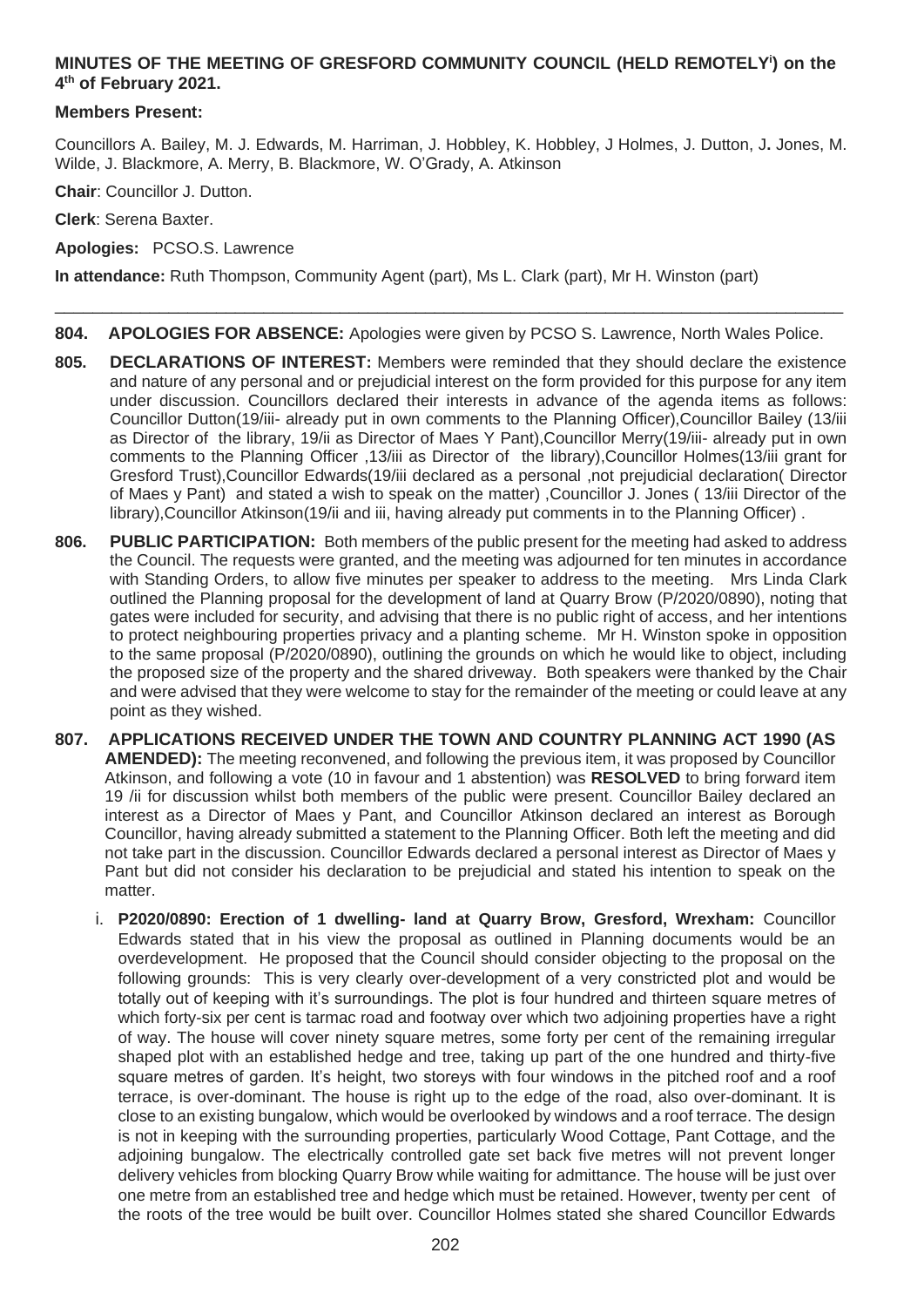concerns about the proposal, where access to properties and shared driveways are concerned. Councillor Harriman stated he had visited and could not see a reason for the high screening to the site. It is not a large plot and the application location document is confusing. Each document includes a driveway and a portion of footway. These should not be included as they should not form part of any development. The size of the development is inconsistent with the 'grassy bank' area. The visual aspect is not like the comparator properties as stated in the proposal. In his view the proposal is totally out of keeping, the site is small, the increased density of properties resulting would spoil the general amenity of the area. It overlooks two properties and will be too close to sycamore trees. Councillor J. Hobbley stated that while he liked the design overall, the property is large for the plot of land, the gates are particularly inappropriate, and voiced a concern for ambulances and emergency vehicles if they were blocked. Councillor K. Hobbley stated the design is modern and contemporary and not in keeping with the other properties. Following the discussion, the Chair requested a vote on the proposal put forward that the Council should object to this planning proposal. A vote took place and was unanimously carried (11) with one abstention. **Action: Clerk to notify Planning Officer.**  Councillors Bailey and Atkinson re-joined the meeting.

- **808. CONFIRMATION OF MINUTES OF COUNCIL MEETING HELD 7 th of January 2021:** The Minutes of the Council meetings held on the 7<sup>th</sup> of January 2021 were **APPROVED** as an accurate record.
- **809. MATTERS ARISING AND UPDATES FROM PREVIOUS MINUTES:** There were no matters arising.
- **810. ACTIONS FROM PREVIOUS MEETING:** The Clerk advised on completed and outstanding matters from previous meetings.
- **811. CRIME FIGURE REPORT AND POLICING MATTERS**: PCSO Sue Lawrence had submitted a report on current issues which had been circulated prior to the meeting. Issues arising included fly tipping, including discarded gas cannisters. A discussion took place about recent parking issues stemming from Maes Y Pant referred to in the report. It was stated that there was a need to ask the PCSO's to patrol this area. Councillor Atkinson suggested a note of thanks be sent to the PCSO's for their efforts in patrolling the area in recent times, and advised of additional yellow lines put forward for the road near Maes y Pant , clarifying this was due to road safety issues generally and not specifically related to the wider popularity of Maes y Pant, suggesting that Social media had highlighted the amenity. He suggested the need for the Community Council to work closely with Maes y Pant in the future, and the need to encourage people to walk rather than drive for their exercise. A discussion took place, during which concerns were raised about the level of parking, and the possibility of the Community Centre being approached was suggested. Councillor Edwards suggested a need to take up with Highways the reasons for the Community Council no longer being consulted on proposals for yellow lines. **Action AGREED: Clerk will write to Highways**.
- **812. TO CONSIDER NORTH WALES POLICE REQUEST TO PROVIDE £500-£1000 TO PURCHASE A MENU OF TARGET HARDENING ITEMS:** Councillor Harriman introduced discussion and stated that he wished to formally move that a payment of £1000k be made to the North Wales Police as they had previously requested, for the purchase of a suite of target hardening equipment. Councillor B. Blackmore seconded the proposal. It was suggested and AGREED that this be considered as a budget amount set aside as being up to £1000 and a report to be produced at the year end. A vote took place on the amendment to the proposal , all were in favour (14), and it was RESOLVED to spend up to £1000 towards Target hardening measures. **Action: Clerk to liaise with North Wales Police over purchase of the items.**
- **813. COMMUNITY AGENT'S REPORT:** The Community Agent Mrs R. Thompson, attended and presented her report. The Chair thanked her for the report, and for her work, stating it was heartening to see that people are now contacting her for support. In answer to a concern raised by Councillor Harriman, the Clerk and Chair both confirmed they had no connection issues and could see and count all the votes taking place. Mrs Thompson advised that she has been trying to contact people, but COVID restrictions have been challenging. A discussion took place about those over 80 not receiving a vaccine. Mrs Thompson said she would contact the Practice Manager. Councillor B. Blackmore highlighted an initiative by Rofft School and will liaise with RT. Initiatives highlighted in the report included the Community Catalyst and the Dementia Friendly village scheme. Councillors confirmed they would support this being taken forward. Mrs R. Thompson left the meeting.

### **814. TO RECEIVE UPDATES ON ONGOING MATTERS:**

i. Clappers Lane flooding: - It was reported that flooding in this location has once again been bad. There appears to be an issue with WCBC being unable to siphon off the flooding, the reason for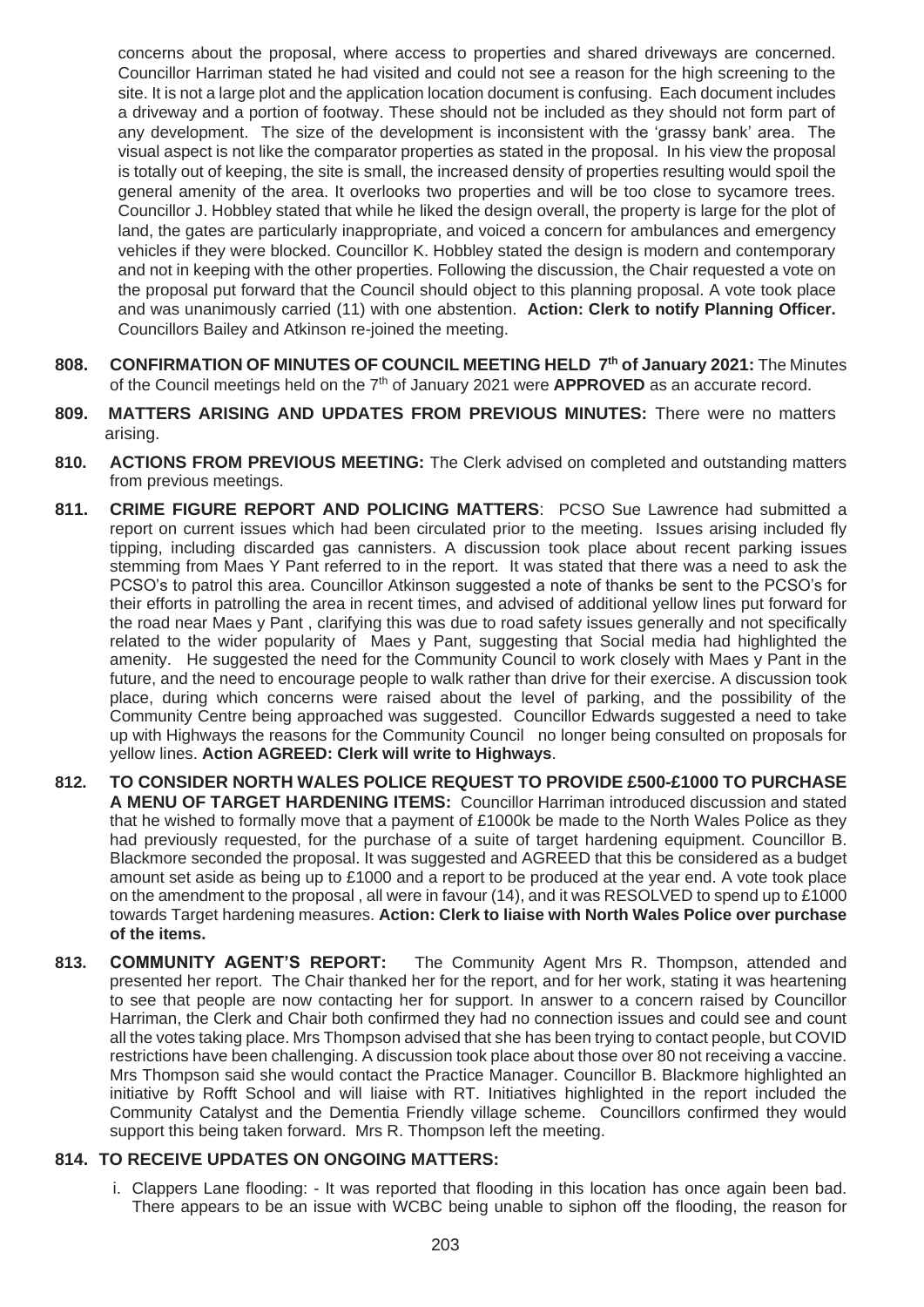which isn't clear. Councillor Bailey suggested a letter be sent to the Assembly member and to WCBC asking for clarification on the policy. Councillor Atkinson spoke on the recent flooding events and County Council priorities during this time. He stated drain clearance is now being done in a systematic way and suggested a list could be drawn up by the Clerk identifying where the drainage issues are occurring to help with identification. Councillor Holmes requested WCBC be notified that their reporting of flooding on WCBC website is not easy to navigate.

- ii. High Street Gresford: The Clerk advised that the meeting with the Highways Manager WCBC is still outstanding, initially due to absence and currently due to restrictions.
- iii. Marford Play Area:  $-$  A report is due to go to Executive Board on the  $9<sup>th</sup>$  of February concerning the lease. The Clerk advised of the request to confirm responsibility for boundaries that had been received. Councillor Holmes proposed that responsibility for the boundaries would form part of the lease, provided it is first brought up to a good standard, and this was seconded by Councillor Bailey and **AGREED.** Councillor Atkinson declared his interest in this matter as a Borough Councillor. The Clerk confirmed that the tree report has been requested. The Chair advised of a request received on behalf of a class at Rofft school to plant a commemorative tree at Marford Play Area in remembrance of a child who had sadly passed away. After discussion it was AGREED to grant this request but to contact WCBC as the lease is not yet in place, , and t to ensure the correct location and protection for the sapling. **Action: Clerk to contact WCBC, Sergeant Davies and enquire about the family's knowledge.**
- iv. Gresford Health Centre: Councillor Holmes advised the meeting of the issues raised with Alyn Family doctors at the online meeting on the 12<sup>th</sup> of January. Overall, it was felt to have been a positive meeting, and the pressures that AFD are under are acknowledged. Councillors requested a copy of the notes of the meeting. Notices concerning scams have been forwarded by AFD for display in the Council noticeboard. A discussion took place on the issue of directional signage which had been raised. Councillor Dutton temporarily left the meeting due to technical difficulties and Councillor Merry took over as Chair. Councillor Harriman proposed writing to the Health Board as they should meet the costs of additional signage. A discussion took place about the telephone system. Councillors K. Hobbley, Jones and Edwards stated, at times it was very slow in getting through at other times very quick. AFD had advised of the pressures caused by volume of calls. It had been stated that meetings were useful and should take place quarterly. **Action: Clerk to write to BCUHB over signage**.
- **815. COVID-19 – ANY ISSUES ARISING OR REQUESTS FOR SUPPORT RECEIVED:** There were no issues arising.
- **816. SPEEDING CONCERNS GRESFORD AND MARFORD:** A discussion took place about concerns of speeding in various locations. Councillor Atkinson raised the issue of traffic surveys needing to be requested for areas of concern to obtain data. He proposed that this be put on the March Agenda to agree places of concern and expenditure for road surveys. He also advised of the need to write to Welsh Government to raise concerns. Councillor Edwards suggested that Community Speedwatch could be relaunched once COVID restrictions are relaxed. Councillor Hobbley requested that the issue of speed signs be relooked at on a future agenda. Councillor Bailey suggested request for volunteers in Essentials for the future.
- **817. FINANCE COMMITTEE**: Councillor Edwards as Chair of the Finance Committee presented the minutes of the Finance Committee held on the  $8<sup>th</sup>$  of January 2021 and these were noted. The report on Income and expenditure at Quarter 3, recommended to the meeting by the Finance Committee, was APPROVED. Councillor Edwards presented the Grant Applications and recommendation for awards from the Finance Committee for Approval. It was noted that the payment to the All-Saints Church, approved by Committee at their meeting, needed to be revisited. The Clerk advised that further confirmation had been received on the current legislation on payments to the Church in Wales, and although it appears that some Community Councils do give payments to Churches, the legislation technically prohibits this. Following discussion, Councillor Wilde proposed that it be paid. An amendment was proposed by Councillor Harriman, to not pay the sum at this time but to defer it to the next meeting for further consideration. This was AGREED. Otherwise, the payments to other Grant Applicants as tabled, were APPROVED. **Action: Clerk to put item on the next agenda**. The appointment of JDH as Internal Auditor for the 2020-21 Audit was APPROVED.
- **818. GENERAL AMENITIES COMMITTEE**: Councillor J. Holmes presented the meeting with the minutes of the recent meeting held on the 3rd of February 2021, and these were **Noted**. Councillor Holmes advised the meeting of quotes obtained, firstly in respect of the perimeter fence requiring repair for safety grounds, and secondly for the stabilising of the path surface at the top of Allington park. The Clerk clarified the figures for expenditure that had been considered and were recommended by the Committee. A discussion took place about the fact that the figures did not appear on the agenda. There was no clear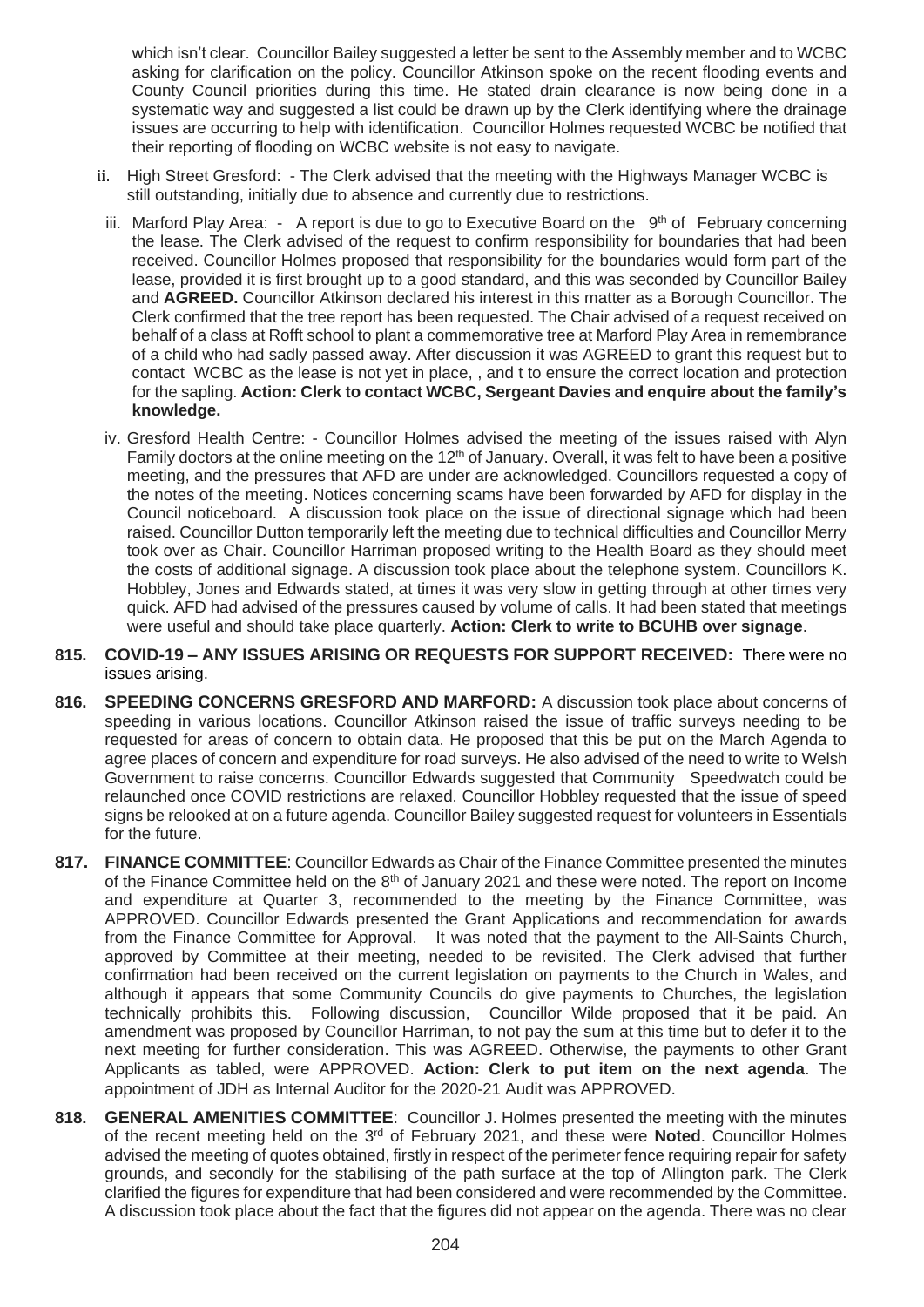agreement, and the Clerk will carry these items forward to the next agenda on the 4<sup>th</sup> of March. Councillor Holmes also presented an item for approval on the renewal of the SLA with Wrexham County Borough Council for the inspection of the play areas. After discussion it was clarified that the agreement did include inspection for glass and sharp objects and their removal., and removal of litter and minor maintenance. Committee had recommended the renewal of the agreement. No clear agreement was reached, and the Clerk will carry the item forward for inclusion on the next agenda 4th of March. Councillor Holmes also advised of the issue that had been raised previously and which had been considered by General Amenities Committee concerning the raising of the seat by Marford Noticeboard. Councillor K. Hobbley advised the seat is needed for people to rest at the top of Pant Lane. It was AGREED that the seat is needed but could be better sited. Councillor Jones stated that the Community needs to be consulted on the matter.

- **819. DRAFT COMPLAINTS PROCEDURE FOR CONSIDERATION AND ADOPTION:** After a brief discussion it was proposed and AGREED to adopt this policy in principle, and that it be referred to Finance Committee for more detailed consideration for any amendments or additions required.
- **820. FORMAL COMPLAINT RECEIVED:** This item, which concerned a Planning matter in relation to P/ 2020/0241 was deferred to the end of the meeting to be discussed under Part 2 arrangements, given that there might be Data protection issues regarding the complainant. Councillor Bailey moved to extend the meeting beyond the two and a half hours within Standing Orders. AGREED.
- **821. REPORTS FROM BOROUGH COUNCILLORS:** The report provided by Councillor Atkinson was considered and accepted. MH expressed gratitude for his work done with Highways to ensure that resurfacing of roads is carried out but raised the issue of the poor quality of workmanship. **Action: Clerk to raise issue with Highways.**

| <b>Date</b>        | <b>Payment To</b>             | <b>Reason</b>                                           | <b>Amount</b> |
|--------------------|-------------------------------|---------------------------------------------------------|---------------|
| <b>EXPENDITURE</b> |                               |                                                         |               |
| 4.2.21             | <b>HMRC</b>                   | Monthly amount due                                      |               |
| 4.2.21             | <b>Ruth Thompson</b>          | NJC Salary and expenses                                 |               |
| 4.2.21             | Serena Baxter                 | NJC Salary and expenses                                 |               |
| 4.2.21             | <b>Clwyd Pension fund</b>     | Monthly amount due                                      |               |
| 4.2.21             | Michelle Jones                | NJC Salary and expenses                                 |               |
| 4.2.21             | Steve Pugh                    | Gravedigging services                                   | 550.00        |
| 4.2.21             | <b>WCBC</b>                   | Half yearly payment for inspection of<br>play areas SLA | 3056.10       |
| 4.2.21             | <b>ICCM</b>                   | Training costs                                          | 162.00        |
| 4.2.21             | Gresford Royal British legion | Cost of Remembrance Wreath                              | 25.00         |
| 4.2.21             | PeopleSafe                    | Quarterly billing for safety monitoring                 | 48.60         |
| 4.2.21             | <b>Planning Aid Wales</b>     | Training costs                                          | 135.00        |
| 4.2.21             | <b>MEGA</b> electrical        | Quarterly Maintenance and repair                        | 903.92        |
| 4.2.21             | ВT                            | Monthly contract CCTV                                   | 55.20         |
| 2.2.21             | Vodafone                      | Monthly contract three phones Employees                 | 35.03         |
|                    |                               |                                                         |               |
|                    |                               |                                                         |               |

**822. FINANCE:** i. The following items of expenditure for February 2021 were proposed and **APPROVED**  for payment.

ii**.** Approval was granted for items 18 ii, iii, and iv on the agenda, being for £135 for a course for the Clerk in Cemetery Management, and amount of £657.99 for a replacement laptop for the Clerk, and an amount of £166.50 for the Clerk to purchase two publications from the SLCC. The Chair thanked the Chair of Finance Councillor Edwards for his secondary checking of accounts and payments and thanked the Clerk for her work concerning Council Finances.

## **823. APPLICATIONS RECEIVED UNDER THE TOWN AND COUNTRY PLANNING ACT 1990 (AS AMENDED):**

i. P/2020/0902: Works to trees in Gresford Conservation Area- crown raise Walnut tree, reduce the regrowth of purple plum and dismantle and section fell the Ash tree and poison stump- Pistyll Bank, Springfield Lane, Marford, Wrexham. No objections were raised, provided the advice of the Arboricultural Officer is followed.